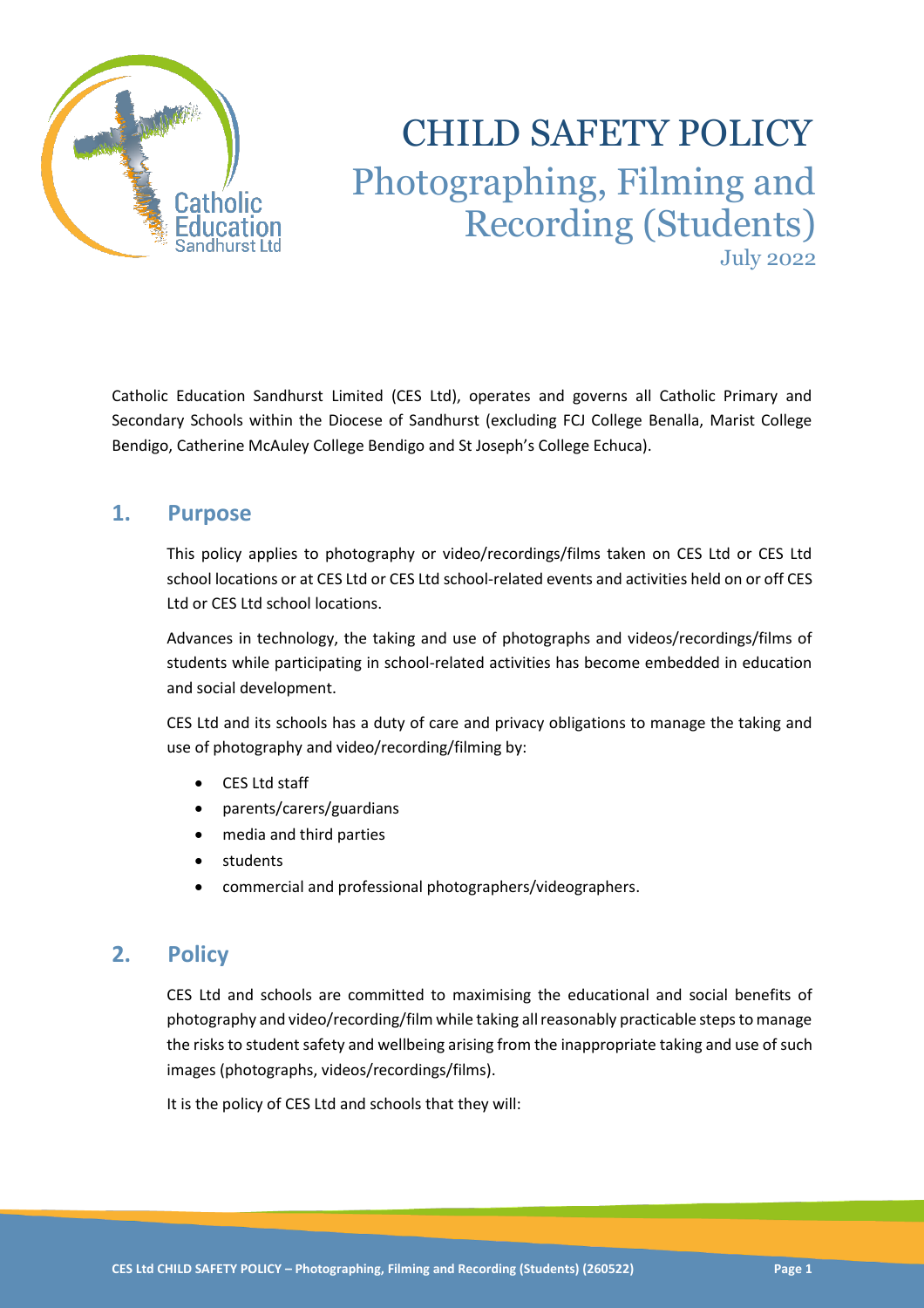- take all reasonably practicable measures to manage the ability and access of all persons to take photos or videos of students on school premises or at school-related activities and events
- obtain the consent of relevant parents/carers/guardians in taking, using and publishing images (photographs, videos/recordings/films) of students on the Enrolment Agreement – Additional Enrolment Documentation
- supervise and manage the taking of photographs and videos/recordings/films by students of other students while on school premises and at school-related activities and events
- address parents/guardians/carers taking and publishing photographs and videos/recordings/films of students at school-related activities and events, through ongoing communication and education
- manage the risks to privacy by professional photographers and videographers through contractual undertakings
- reserve the right to decide whether a particular person has the right to take photographs and videos/recordings/films on school premises or at school-related activities and events.

# **3. Consent**

The consent required from parents/carers/guardians relating to the taking and use of photographs and videos/recordings/films of a student will vary depending on the context and purpose of the photography or video/recording/filming

## **3.1 Consent forms**

Schools work with parents/carers/guardians to provide information about, and gain consent for, the use of photographs and videos/recordings/films of students which may be taken by school staff or approved external providers.

## **3.2 Correspondence will be provided to parents/carers/guardians:**

- notifying them that their child's image may be used in photographs or videos/recordings/films
- providing information on how these images are stored and used
- seeking consent before using or publishing images of their children.

## **3.3 Refusal of consent**

If a parent/carer/guardian does not consent to having their child photographed or videoed/recorded/filmed, the school takes all reasonably practicable steps to ensure that the student is not photographed or videoed/recorded/filmed, or that if that is not reasonably practicable, that they are not identified in the photographs or videos/recordings/films.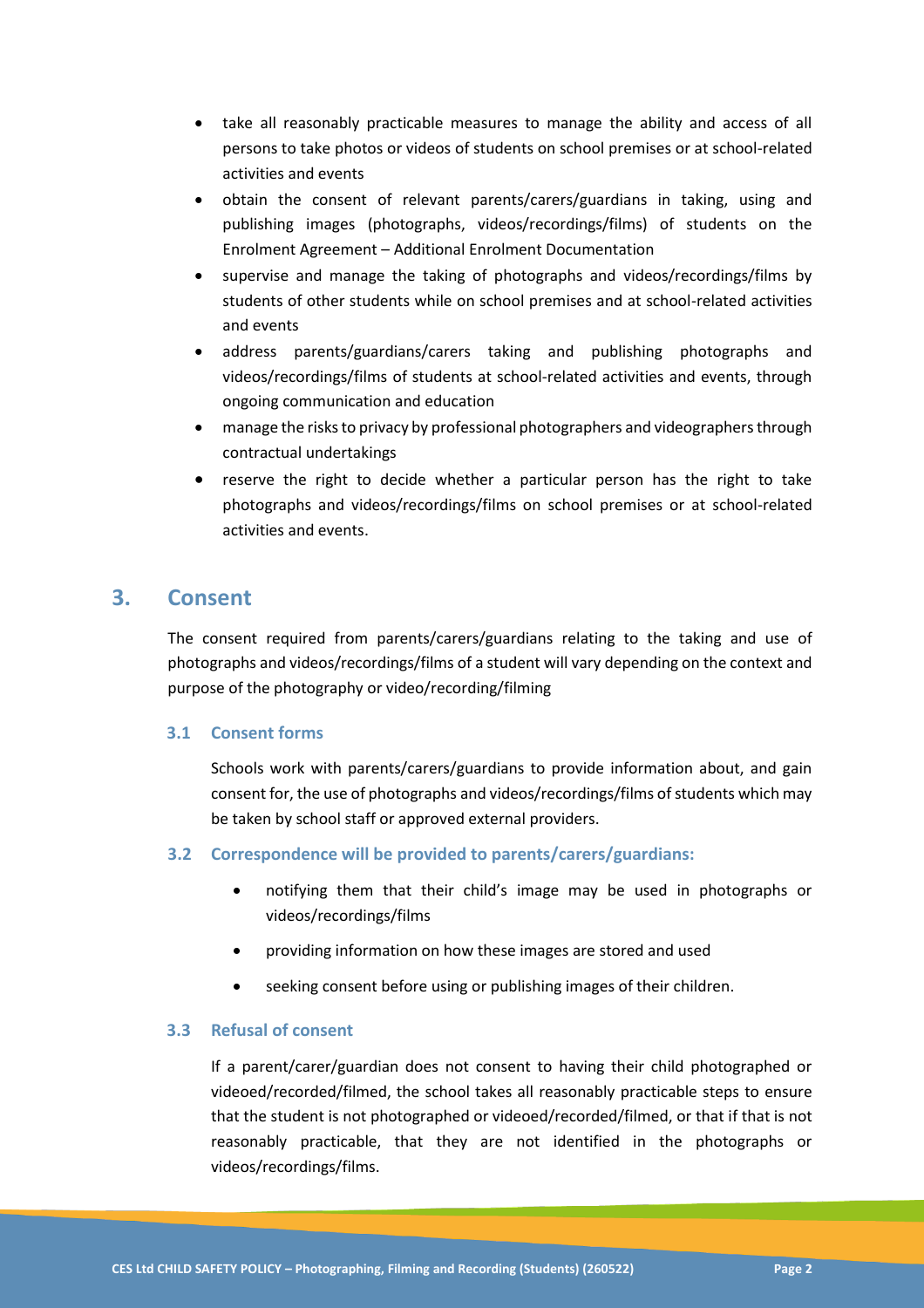#### **3.4 Curricular and related educational activities**

Photography and video/recording/filming permission is obtained from parents/carers/guardians for use of the student's image (photo and/or video/recording/film) by the school or its service providers for school publications, such as the school's newsletter or website and social media, or to promote the school in newspapers and other media. Parents/carers/guardians can update their consent through the school office.

#### **3.5 Internal publications**

Where images of students are to be used in the normal course of school life in school newsletters, on the intranet, and within the school this will be covered by the Additional Enrolment Documentation (Photograph/Recording Permission) consent given at enrolment.

Should issues arise where a parent/carer/guardian does not consent to the use of their child's image, the school will take all reasonably practicable steps to not include the student's image.

Where the student's image is part of a group of students, consideration will be given to varying the caption to either not include names, or only including the first names of the students in the image.

#### **3.6 External publications**

The school may seek specific consent from parents/carers/guardians prior to including the student's image in any external publication. This includes consent for school magazines or websites available to the public.

#### **3.7 Media**

The school may seek specific consent from parents/carers/guardians prior to any contact with the media for the purposes of photographs or videos/recording/filming of the student.

#### **3.8 Promotional use**

The school may seek specific consent from parents/carers/guardians prior to using any images of students for promotional purposes. The request for consent will include details of where the images will be placed and the context in which they will be used.

#### **3.9 Court orders and children under guardianship**

Where students at school are under court orders or protection (including guardianship/foster arrangements, care and protection orders or witness protection programs), consent may also need to be obtained from third parties for external publications for promotional use.

School will approach any relevant third parties as part of gaining consent.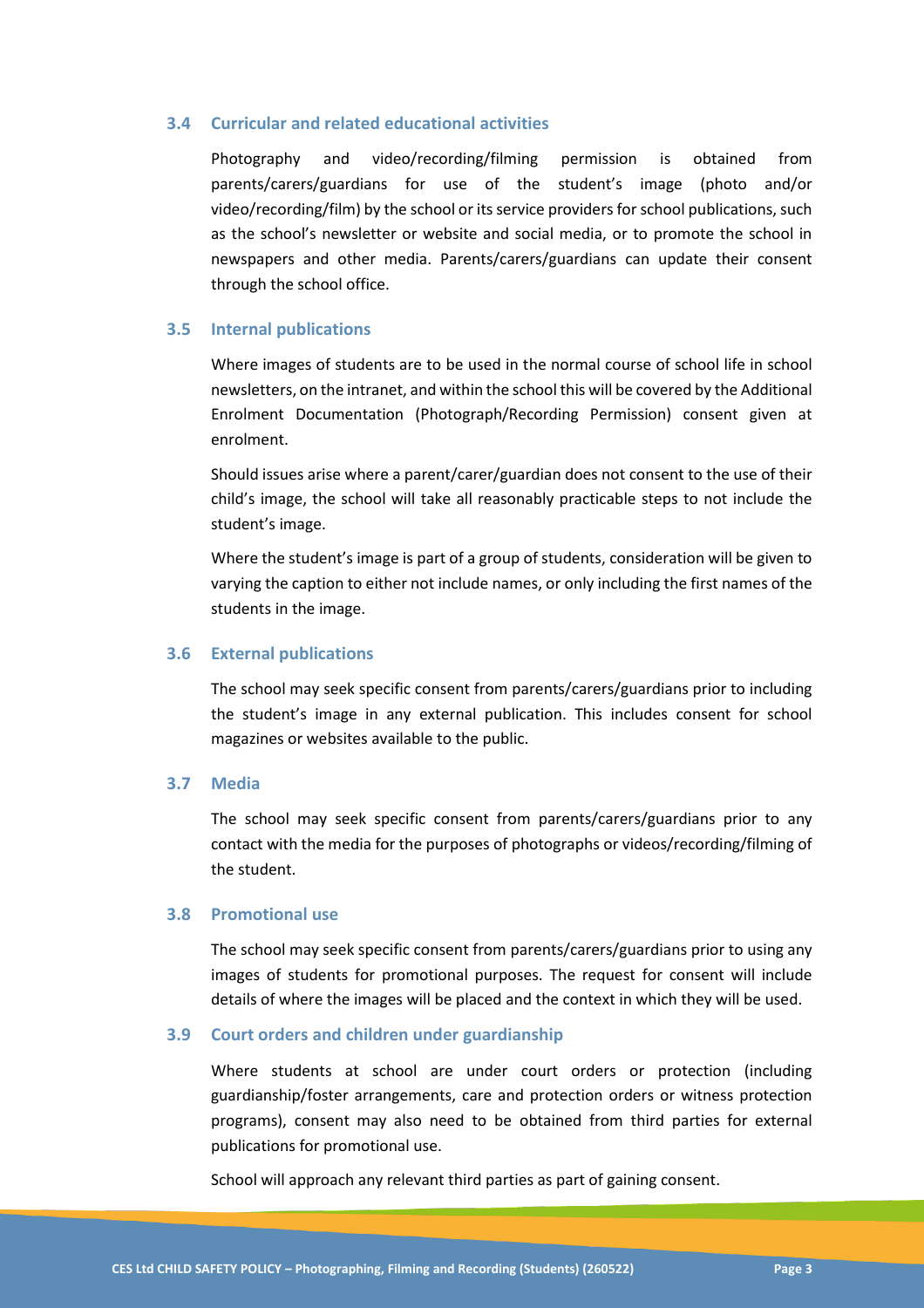#### **3.10 Copyright and Students' Work**

Where the school wishes to publish a student's work, consideration needs to be given to any copyright the student may have on that work. Consent may need to be obtained under the Copyright Act 1968 (Cth) before the work can be published.

#### **3.11 Photography/Video by External Commercial or Professional Parties**

The school takes all reasonably practicable steps to manage and control the taking of photos or videos/recordings/films of its students by external parties, and their access to school premises, school-related activities and events, and students.

Where the school hires professional photographers/videographers, the school will set terms and requirements including written confidentiality undertakings and securing the ownership of photos and videos. If ownership cannot reasonably be obtained, the school will negotiate terms of use with the external party/parties to manage the safety and privacy of students and staff.

The school will seek consent from parents/carers/guardians prior to school /class photos being taken. The school will advise parents/carers/guardians prior to schoolrelated events being recorded.

#### **3.12 Photography or videos/recordings/films by staff**

The school manages staff taking photographs or videos/recordings/films of students for educational purposes. Staff are expected to use school devices to photograph or video/record/film students for reasonable and legitimate educational purposes.

Where a legitimate reason is identified for a staff member to use a personal device (for example school magazine photos by staff member using specialised personal equipment), the school will set terms and requirements, including written confidentiality undertakings and securing the ownership of photos and videos/recordings/films to manage the safety and privacy of students and staff.

Disciplinary action may be taken where staff have knowingly breached these conditions.

### **3.12 Photography or videos/recordings/films by students**

The school supervises and manages students taking photographs or videos/recordings/films of each other for educational purposes.

The school educates students on the safety risks of publishing personal information, and the importance of privacy, consent, and showing respect for each other in their use and control of photographs or videos/recordings/films.

Disciplinary action may be taken where students have knowingly breached these conditions.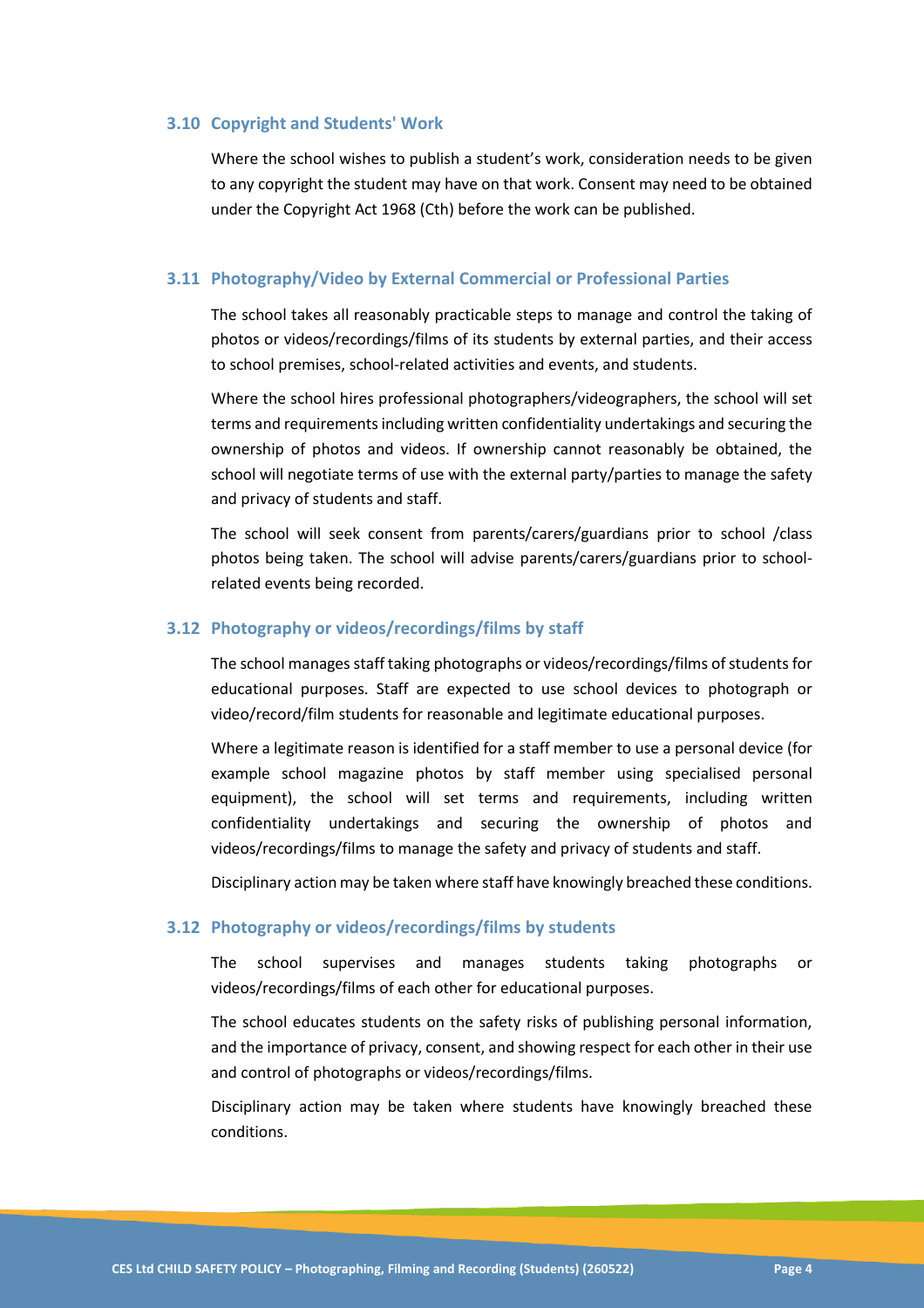## **3.13 Photography or videos/recordings/films by parents/carers/guardians**

The school acknowledges that parents/carers/guardians will want to take photographs or videos/recordings/films of their children while they are engaged in school-related activities, and that in practical terms, the school may not be able to control when images are taken and how they are used. However, the school will communicate with parents/carers/guardians on an ongoing basis to ensure they understand the risks of publishing the photographs or videos/recordings/films and how to best protect the students' safety and privacy.

#### **3.14 Suspicious Activity**

Where a teacher, student or member of staff notices behaviour which may be criminal, or may endanger the health or wellbeing of a student, they must report the behaviour immediately to the Principal.

Suspicious/criminal behaviour may include:

- people taking photographs in sensitive places, such as change rooms and bathrooms
- indecent photography such as 'upskirting'
- voyeuristic or 'peeping tom' behaviour, which includes people taking photos surreptitiously.

The principal will take appropriate action in response to a report, which may include disciplining persons who are members of the school community, or reporting the matter to the Police or relevant authorities.

#### **3.15 Publishing photographs or videos/recordings/films**

The school will follow these general guidelines when using and publishing photographs or videos/recordings/films in print and online publications and social media:

- photographs or videos/recordings/films of a student will only be used where we have written permission of the parent/carer/guardian
- where appropriate, we will not identify any student in the photographs or videos/recordings/films published
- we will not include information which might give details of, or identify a student other than publishing a student's first name if naming is required
- where there are photos which may potentially be misused (for example, photos of students at gymnastics or swimming events), the school will take steps to ensure only appropriate images (photographs or videos/recordings/films) are published.